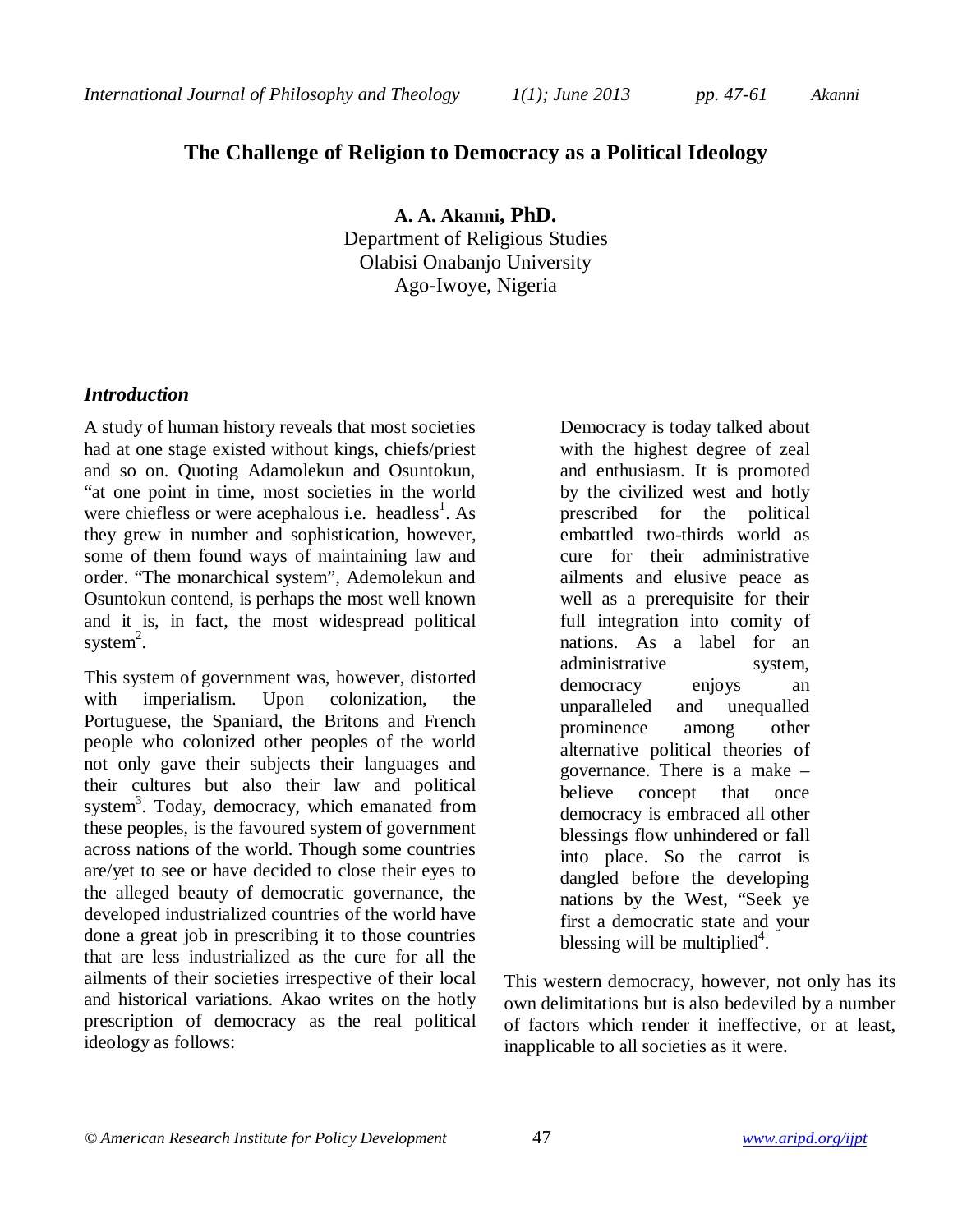The focus of this paper, therefore, is to highlight some of the intricacies of democracy as a political ideology and demonstrate how religion can be used to supplement it in such a way that it will not only be completely effective but also practically applicable to all human societies.

## *Democracy as a Political Ideology*

Democracy as a political ideology has been intricately defined as

- A form of government where the right to make political decision is exercised directly by the whole body of citizens, *acting under procedures of majority rule*. This is called direct democracy.<sup>5</sup>
- A form of government where the citizens exercise the same right not in person but through representatives chosen by and responsible to them. This is known as representative democracy.<sup>6</sup>
- A form of government, usually a representative democracy, *where the power of the majority* are exercised within a framework of constitutional restrains designed to guarantee the majority in the enjoyment of certain individual or collective rights, such as freedom of speech and religion. This is called liberal or constitutional democracy. <sup>7</sup>
- Any political or social system, which *regardless of whether or not the form of government is democratic in any of the first* three senses, tends to minimize social and economical differences.<sup>8</sup>
- A political system in which the people of a country rule through any form of government they choose to establish.<sup>9</sup>

The above are few of the various definitions of democracy as a political ideology. The definitions have been so many and diverse that Balogun has to observe, "Views, frameworks and theories on democracy are as varied as the commentators on the subject". <sup>10</sup>

Arendt Lyphart also writes: "Democracy is a concept that virtually defies definition".<sup>11</sup> Akao concludes: "it is common knowledge that the way democracy has been used and talked about is giving it the status of an enigma".<sup>12</sup>

Be that as it may, democracy as a political ideology has as its features justice, equality, freedom, rule of law and the prevalence of the view of the majority among others. It is described as a system of government capable of mid-wiving stability, prosperity, justice, fairplay and the general well being of all components of the community. As Abogunrin puts it "… no system of government is more just and humane than a truly democratic system". <sup>13</sup> What is more or less the motto of democracy as a political ideology therefore is: "The minority will have its say and majority will have its way." The minority, however, is expected to constitute itself into a strong opposition to the majority rule in the track of good governance for which it has been elected or preferred. Democracy, we are told, is a government of the people for the people and by the people. Most nations of the world have adopted it while it is being forced down the throats of many others like Afghanistan and Iraq. Of particular interest is its adoption in Saudi Arabia, which has a tradition of a kingdom as a political system. For the first time in her history, the country in 2007 conducted local government elections, thanks to the advocacy, campaign and pressure from the West. Democracy has indeed triumphed. Hence, Kenneth Auchincloss concludes:

> The world has gone on an exultant binge of democracy in recent years. Repressive governments have fallen. Authoritarian regimes have opened up to political opposition. After enforced silence, people feel free to speak their minds. Virtually everyone has cheered.<sup>14</sup>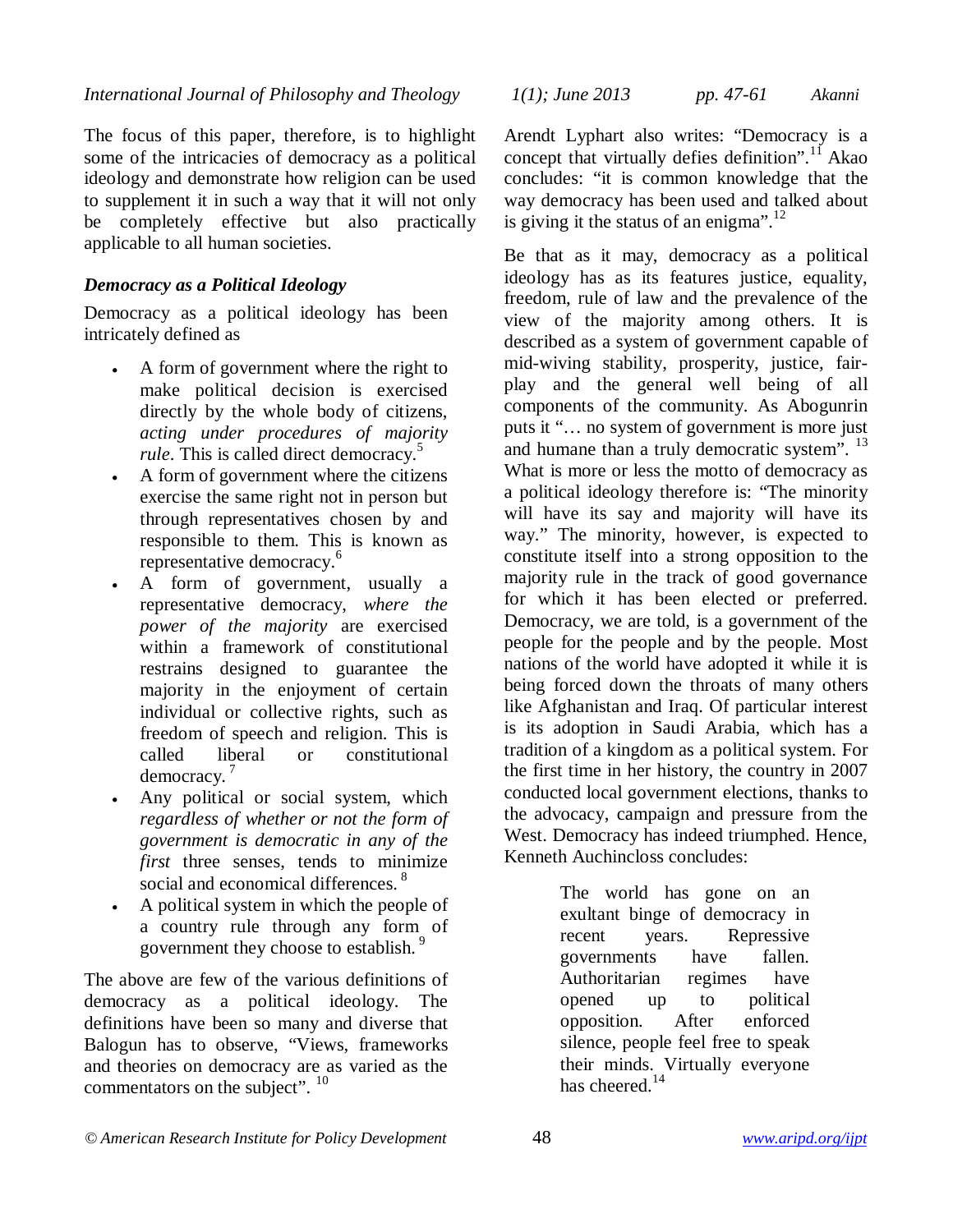### *The Bane of Democracy as a Political Ideology*

The above words of Kenneth Auchincloss presuppose that democracy is at present ruling the world. What this section of the paper is dedicated to, however, is an examination of the limits, weaknesses and shortcomings of the socalled democracy. This is with a view to giving the world a better political ideology. As Auchincloss further puts it, our "rebuilding world needs a clearer idea of its strengths, its weaknesses and its many variations" <sup>15</sup> because the battle is already won. $<sup>6</sup>$ </sup>

The very features that the promoters of democracy consider its strengths are, however, those we see as its weaknesses and shortcomings – majority rule, rule of law, justice, the existence of opposition among others. These features, which are seen as the merits of democracy as a political ideology, are indeed its great demerits. The following vindicates this position.

The most commendable feature of democracy as a political ideology is the rule of the majority. It is in theory the exercise of the powers of the majority to guarantee free expression of their minds in matters such as social affinity, cultural persuasion and religious affiliation through votes. That is why it has more or less as its motto: "The minority will have its say; the majority will have its way".

In practice, however, democracy has not proved to be so. Almost everywhere it is practised, the view of this majority is overruled either by the promoters of democracy themselves or by their allies. Various methods are used and various reasons are given for this. In Nigeria, for example, the June 12, 1993 election that is widely acclaimed to be the freest and fairest in the country was annulled. Results from more than half of the states where the elections were conducted had been officially announced before the ruling authorities annulled the whole process of elections.

That singular action brought untold hardship on the masses of the country from which they are yet to get out a decade and half after. Similarly, in January 1992, Algerians went to the polls to elect their representatives and leaders as democracy demands. The majority of the people had decided. The result? Kenneth Auchincloss has it:

> … Muslim Fundamentalists were going to win a tremendous victory. Their majority might have been so big that they could have rewritten the democratic Constitution itself. The army stepped in, forced the president to quit and cancelled the vote.<sup>17</sup>

The two examples from Africa may suggest that the problem is with Africa. But, it is not. The same thing is happening in some other continents-Europe, North America, Asia. According to Tim Padgett, Carlos Salinas de Gortari who ruled Mexico between 1988 and  $1992<sup>18</sup>$  might have won his job fair and square<sup>19</sup> but he did not because on election night, the government's vote – counting computers mysteriously broke down, Salinas was declared the winner and the 20 million ballots were locked away from public scrutiny.<sup>20</sup> Led by the ruling Institutional Revolutionary Party (PRI), the Mexican Congress quietly voted to burn the evidence. There was little public outcry. Few Mexicans now seem to care whether Salina's victory was legitimate or fraudulent. To them, the point is he's doing his job.  $2<sup>1</sup>$ 

One more example will suffice here. In mid 2006, the Palestinians went to the polls to elect their leaders. A political group known as HAMAS won the election. The majority of the Palestinians had decided – they wanted HAMAS to direct the affairs of the country. Expectedly, America was the first to call on President Mahmud Abbas not to hand over powers to the HAMAS. Her reasons?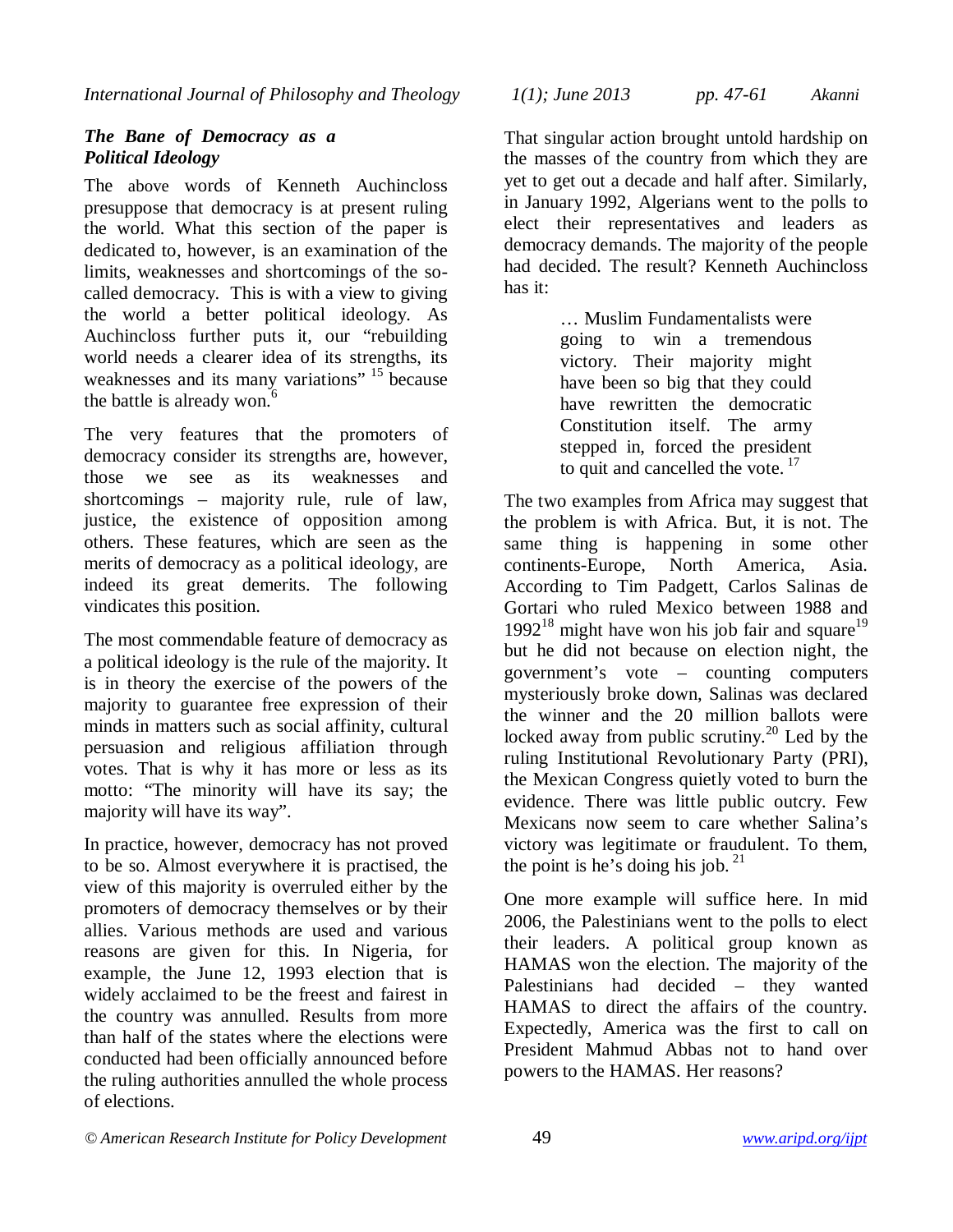The HAMAS lacks democratic culture. Yet they won elections though a democratic process. The violent consequences of that decision linger on in the country years after.

Where in all these instances can one locate majority rule as a principle of democracy? None! The majority in all the countries mentioned wanted it one way, the minority within and or outside those countries wanted it the other way. It is for this reason that Dauda writes that political leaders in developing countries of Africa, Asia, the Middle East and Latin America have been engaging in gross violation of their people's human rights, and are at the same time being supported openly or secretly by the so-called super-power.  $22$ 

Thus, the wish of the minority at home and abroad prevails. Yet the system of government in those countries is still believed to be democratic, which has the rule of the majority as its principle. Auchincloss observes: "What is clear is that to call off an election because its turning badly for your side is very undemocratic  $indeed...$ <sup>23</sup> Abounding adds: "it is for this reason that any system of government, which helps to promote selfish individualistic policies or programmes is opposed to democratic values."<sup>24</sup>

Considering what characterizes democracy across the nations of the world, one is constrained to call for a redefinition of democracy as a "form of government where the powers of the majority are suppressed within a framework of institutional structure designed to guarantee the minority's perpetual over lordship over the majority." That way, the actions of the minority at home or from abroad in overruling the views of the majority expressed at the polls will be justified and the result will be there for everybody to see. In fact, this position is not a novelty as it is already the practice in Israel, America's most valued 'nation'.

Theodore Stanger writes that in theory, Israel's political system seems quintessentially democratic but in practice, it is a recipe for chaos because Israel's political parties receive seats in the country's parliamentary body, the Knesset, in direct proportion to the number of votes cast for them in nationwide elections to suppress Arab majorities in the Galilee who are said to roughly 15 percent excluding the occupied West Bank and Gaza. Too much tinkering with reforms could give Israeli Arabs the balance of power.  $25$  The result is the chronic political paralysis no single party in the country's history has ever obtained a majority of the Knesset 120 seats. With power divided among a plethora of fraction little parties, hardly a month goes by without a cabinet crisis. For most Israelis, its business as usual.  $26$  Stanger further draws attention to the implication of such overturning of the majority in Israel's political system when he writes:

> Since Knesset members are chosen from party "lists" rather than being directly elected, they are at least partially insulated from voters' displeasure.<sup>27</sup>

Of course, we agree with Abogunrin that for democracy to thrive in any nation, its formulation and development must be influenced by the peculiarities of each nation. $^{28}$ His position that the rule of majority as a major principle of democracy is the one that is grossly being undermined in the cases cited. Thus, from the above, one can see that it is difficult to accept the rule of the majority as a principle of democracy. This is because in the examples cited which cut across three continents of the world, the views of the majorities were overturned by the minorities. What is considered the strength of democracy is therefore, its greatest weakness, at least, if understood in the context of its promoters to ensure that the view of the majority does not prevail.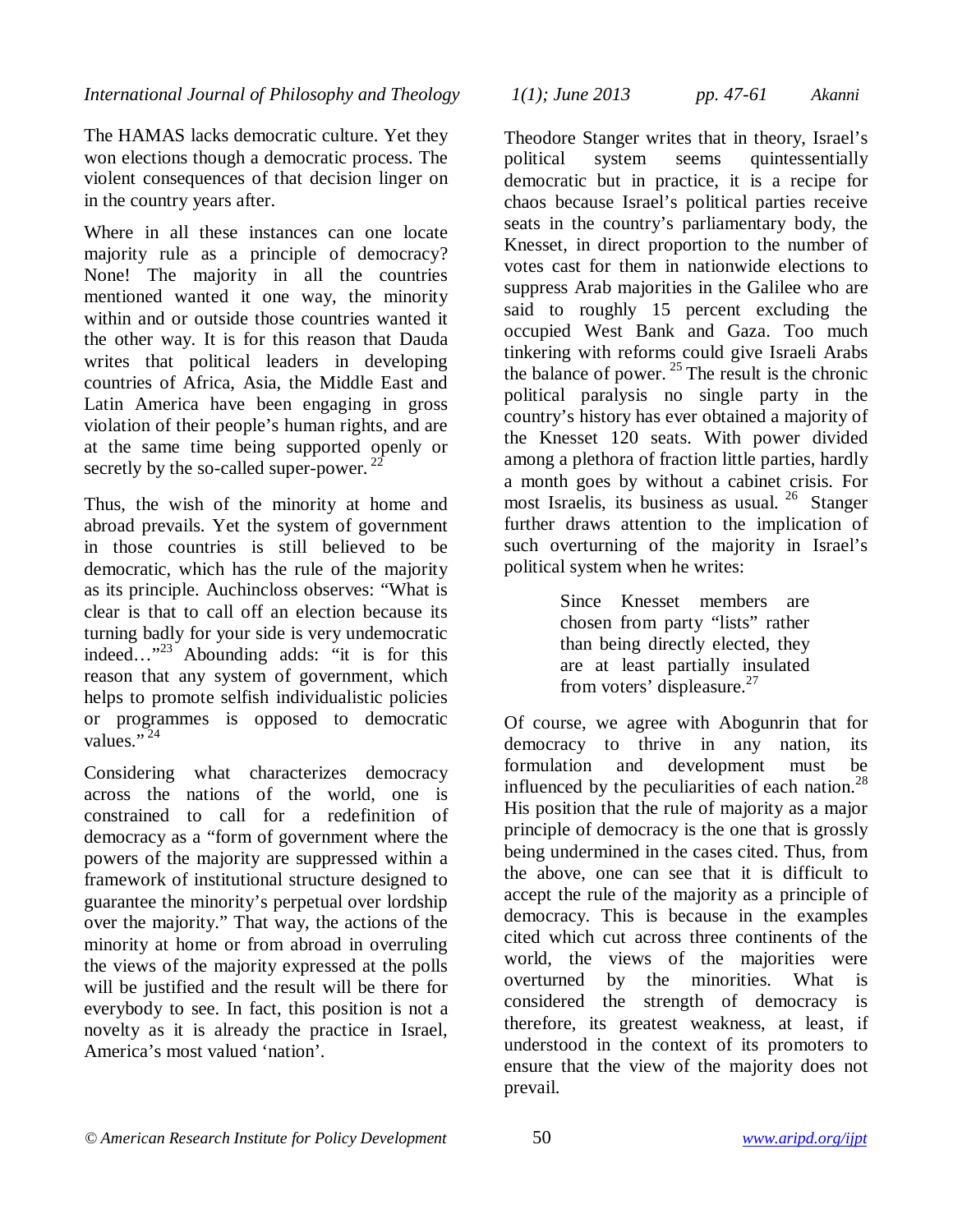Another problem with democracy as the most widely favoured and practiced political ideology is with regards to its perception of the opposition. Through elections, majority of the people of a country are expected to choose their leaders on the strength of the political ideologies and values of their parties as well as their electoral promises. At the end, there will be winners and losers – winners being the choice of the majority of the people and losers the other. The losers then constitute themselves into the opposition group, which acts as watchdog for the people and an instrument of check and balance for the ruling party. Auchincloss draws attention to the significance of the opposition in a democracy when he observes that Westerners sometimes complain that Japan cannot be called a real democracy "because it has no credible opposition party" <sup>30</sup>. According to him, power simply shifts between rival factions of the ruling Liberal Democratic Party<sup>31</sup>. Hence, Japan is said to practice no real democracy.

Unfortunately, however, the existence of a credible opposition party or group, which is one beautiful feature of democracy, is today being eroded. Scenes from political practices across nations of the world show that the opposition groups are often co-opted into government.

Such a coalition government or a government of national unity is formed to pacify the opposition in order to legitimize an illegitimate government, which probably did not win an election but was favoured by the authorities that conducted the election. Lisa Adams gives the example of Mexico when he reports that Lopez Obrador, who contested the country's presidential election with Felipe Calderon on July 2nd 2006 claimed that widespread fraud orchestrated by President Vicente Fox and his party's candidate, Calderon, cost him the election which the latter was said to have won with a margin of less than 0.06 percentage points. <sup>32</sup> Obrador therefore demanded a full recount of the more than 41 million votes cast.

According to Adams, the nation's top electoral court refused, instead ordering a partial recount of nine percent of the 130,000 poling stations where it said there appeared to be "evidence of problems" 32. The federal Electoral Tribunal consequently declared Calderon, the president – elect, a day before its legal deadline<sup>33</sup>

Lopez Obrador refused to accept this judgment. He therefore instructed his supporters to protest the alleged widespread fraud. Obrador's fans, with a massive show of hands, "elected" him as their "legitimate" president at an Independence Day rally led by the ex-candidate and pledged to refuse to recognize either Calderon's victory or any government institution of the "false" republic, and vowed to carry out acts of civil resistance throughout the six-year term of "usurper" President Calderon.<sup>34</sup> Calderon consequently formed "a multiparty cabinet that takes all views into consideration."  $35$  He pledged to implement policies aimed at shrinking those gaps, "seeking to rally support from the millions who did not vote for him in order to strengthen his mandate". <sup>36</sup> Calderon himself is reported to have said that he wanted to have a relationship of deep respect and profound understanding with the governors and mayors o*f all parties,* conscious not only of the political but also the social diversity of each state.  $37$ 

Adams observes that "Calderon is smart to take such a position" and that Lopez Obrador warned lawmakers who joined a new political front on his behalf – to reject all contact with Calderon's <sup>38</sup> but doubts to what extent they adhered to those instructions. He notes that some Democratic Revolution lawmakers and the party's own founder, Cuauthemoc Cardenas, have publicly expressed doubts about Lopez Obrador's course of action, saying it is counterproductive for the country and the party. 39

Such is the fusing of the opposition parties into the government of the ruling party, which may not necessarily have truly won the election.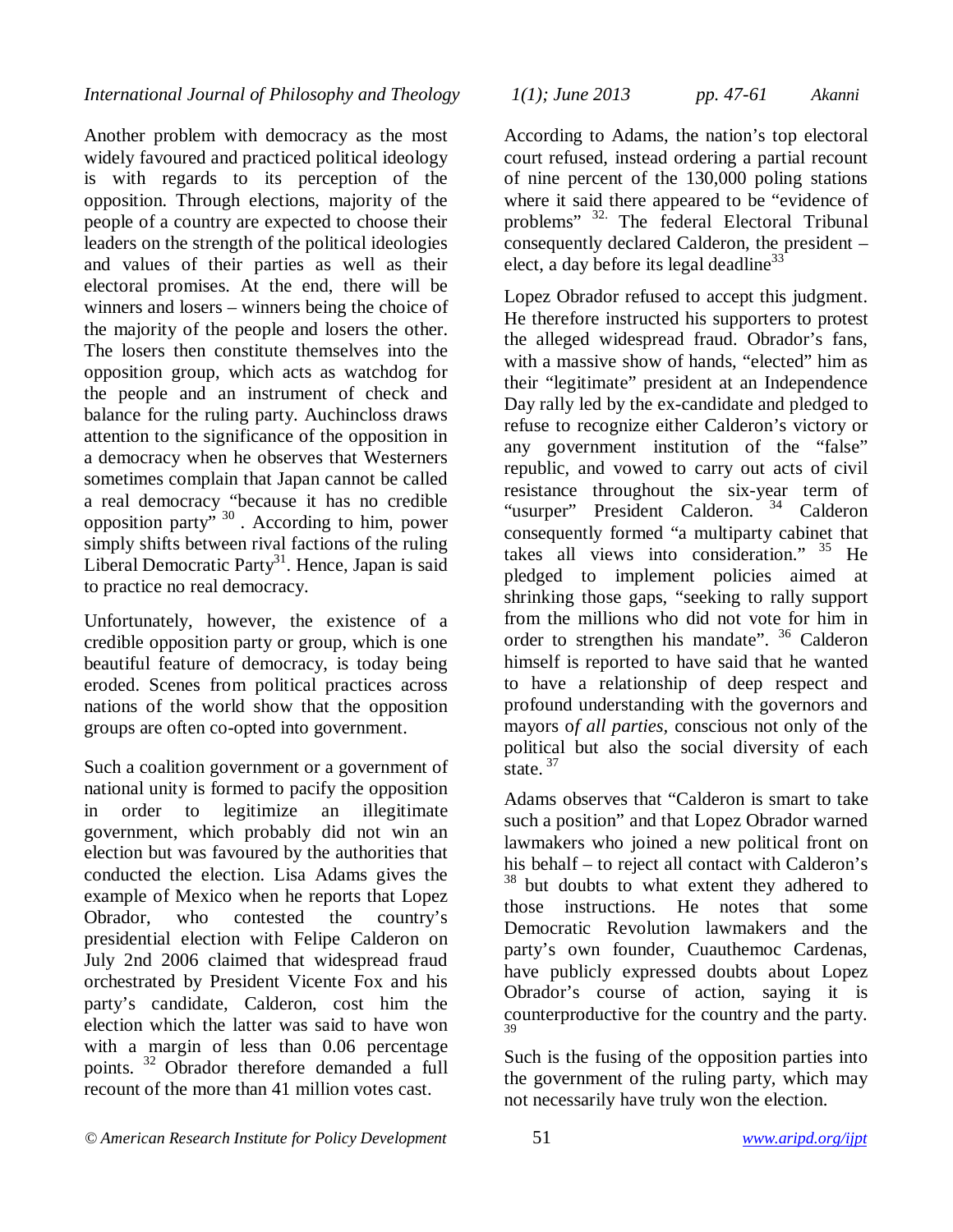In Nigeria, the same thing happened. The government of former President Olusegun Obasanjo of 1999-2003 formed government of National Unity. Opposition parties of Alliance for Democracy (A.D) and All Peoples Party (APP) were given ministerial posts. In the same vein, the government of President Umar Musa Yar'adua also conceded ministerial posts to the rival All Nigeria Peoples Party (ANPP) and Democratic Peoples Party (DPP). Such fusing of the opposition parties into the government of the ruling party also exists in Belgium. It is called the "rainbow". Philippe Engel writes that the "rainbow" was the name given to the out gone executive, composed of socialists, liberals and environmentalists that represent vastly differing political movements which was a coalition government *that mixed oil and water*. It was replaced by a purple coalition formed of reds and blues.

In Israel, that is what politicians are said to be doing for a living. <sup>41</sup> The tiniest political parties, according to Stanger, can earn huge concessions by wisely offering – or threatening to withhold – support.  $42$  "Individuals Knesset members," Stanger concludes, sometimes form their own "breakaway factions" for just that purpose<sup>43</sup>. Recent happenings in Zimbabue between President Robert Mugabe and opposition leader, Tschangarai also support this view. That is the extent to which the opposition is fusing into the government of the ruling party across nations of the world where democracy is practiced as the right political ideology. "Under such conditions", Engels remarks, "it is difficult to make any progress". <sup>44</sup>

The rule of law is another feature for which democracy is adjudged the best system of government. It is through it that there will be respect for the rights and interest of the minority and the poor. Reacting to a statement credited to a London- based Asian scholar, Gerald Segal is however quoted as having said that "if you have a government that produces the goods, then laws don't matter". 45

But that is puzzling and sometimes exasperating to Westerners for whom written laws loom large. Democracy, according to Kenneth Auchincloss requires a set of institutions among them, *an impartial and* independent *system of courts…*<sup>46</sup> That is to show how important the rule of law is in a democracy.

Interestingly, however, this all – important rule of law in a democracy is often being undermined by the promoters of democracy themselves. Apart from the evidence of massive rigging and overruling of the view of the majority shown in the last few pages, there are also proofs of the purported democrats overruling rule of law in a democracy. Tim Padgett for example, writes that President Salina's word was virtually law in Mexico under the PRI system as he forced two state governors to resign following cries of fraud. His vast discretionary authority helped him enforce political reforms. <sup>47</sup> While one is not saying that those who won elections in controversial circumstances should be left unchallenged, one would have expected that President Salinas allowed the process for challenging electoral fraud in a democracy, which is though law prevailed rather than "forced" the governors to resign. Besides, Salinas lacked moral justification to force the governors to resign because, as noted earlier, he also came into office through the same fraudulent process. Padgett observes: "Using the same power of the political machine that brought him to office… he simply cooled protests..."<sup>48</sup>

Such undermining of the rule of law and forced resignation also characterize Nigeria's 'nascent' democracy. At least, three state governors – Peter Obi Anambra, Joshua Dariye of Pleatue and Rasheed Ladoja of Oyo were unlawfully impeached during the second term regime of powerful former President Olusegun Obasanjo. They were unlawfully impeached because all the three governors were reinstated by judgments of the courts of law.

*© American Research Institute for Policy Development* 52 *www.aripd.org/ijpt*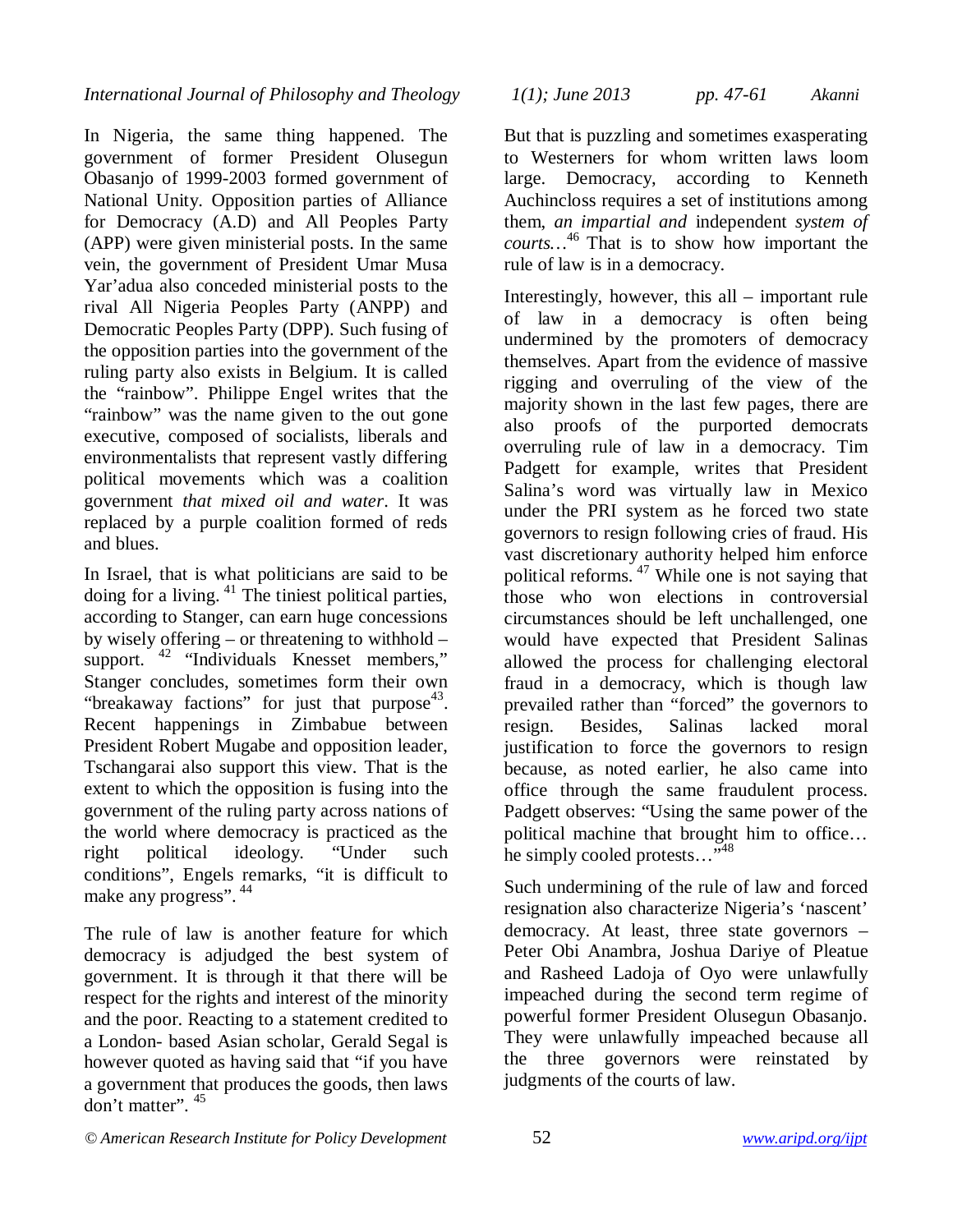Of course, the reinstatement is the beauty of the rule of law in a democracy but the impeachments could not have been possible were due process (of law) initially followed. In fact, one of the governors – Jousha Dariye – was impeached by votes of just five of the twenty members of the State Assembly falling short of the 2/3 requirements by the law. They indeed took and implemented their decision within minutes and under tight security of fierce looking law enforcement agents allegedly provided by the presidency. It looked like one of Hollywood movies to many spectators. Kenneth Auchincloss gives another instance of undermining the rule of law in a democracy when he writes:

> The need to impose stringent economic cures has led to *another* kind of distortion of democracy: politicians like Carlos Saul Menem of Argentina and Alberto Fujimori of Peru, both of whom ran for election as populists, suddenly turned into rigorous free marketers once they had won. And in order to impose their programs, both have governed increasingly by decree; in Peru, people now joke about "Emperor Fujimori" <sup>49</sup>

What Emperor Fujimori is to the people of Peru is what Olusegun Obasanjo is to Nigerians – they also joke about "Ebora Owu" which means "The Spirit from Owu" (his home town). Because of his notoriety in governance, which extends through Africa, some have also graduated this to "Ebora of Africa". Many of those reforms which in the process of being introduced and implemented, turned these supposed democrats into "Emperors", "Lords" and "Eboras" are not only painful and unpopular but also geared towards impoverishing the masses as to continue to rule them.

Citing the example of Mexico, Padgett writes that Salinas has engineered an unprecedented series of reforms – and made them work by simply cooling protests...<sup>50</sup> Padgett, however, remarks: "Where economic pressure failed to sway the voters, there was nothing to stop the PRI from stealing an election".<sup>51</sup>

Hence, economic measures such as the freemarket policy must be employed to disenchant the poor masses. In fact, the so much desired booming economy is, according to Auchincloss, wrongly seen as the end result of democracy.  $52$ He observes further that in other parts of the world like Chile, South Korea, Taiwan, Hong Kong and Singapore the free –market system has been nurtured under political systems that are far form open.<sup>53</sup> Hence Auchincloss concludes that "free election…does not necessarily produce open governments, human rights or economic prosperity". <sup>54</sup> He also adds that "if democracy does not breed prosperity, then perhaps prosperity can help breed democracy".<sup>55</sup> Akinola also says: "Democracy in the end, is a function of how open and responsive the state and its structures are to the needs and wishes of the people". Auchincloss concludes:

> During the cold war, "democracy" was a rhetorical banner, waved vigorous by its practitioners to distinguish it from them. The Manichaean mind-set of those days did not allow for much sophisticated thought about the subject. The strength of democracy were blithely assumed, its frailties mostly ignored, its many variations simply glossed over… Democracy will not have "triumphed" until its lessons can be applied with imagination and realism. <sup>57</sup>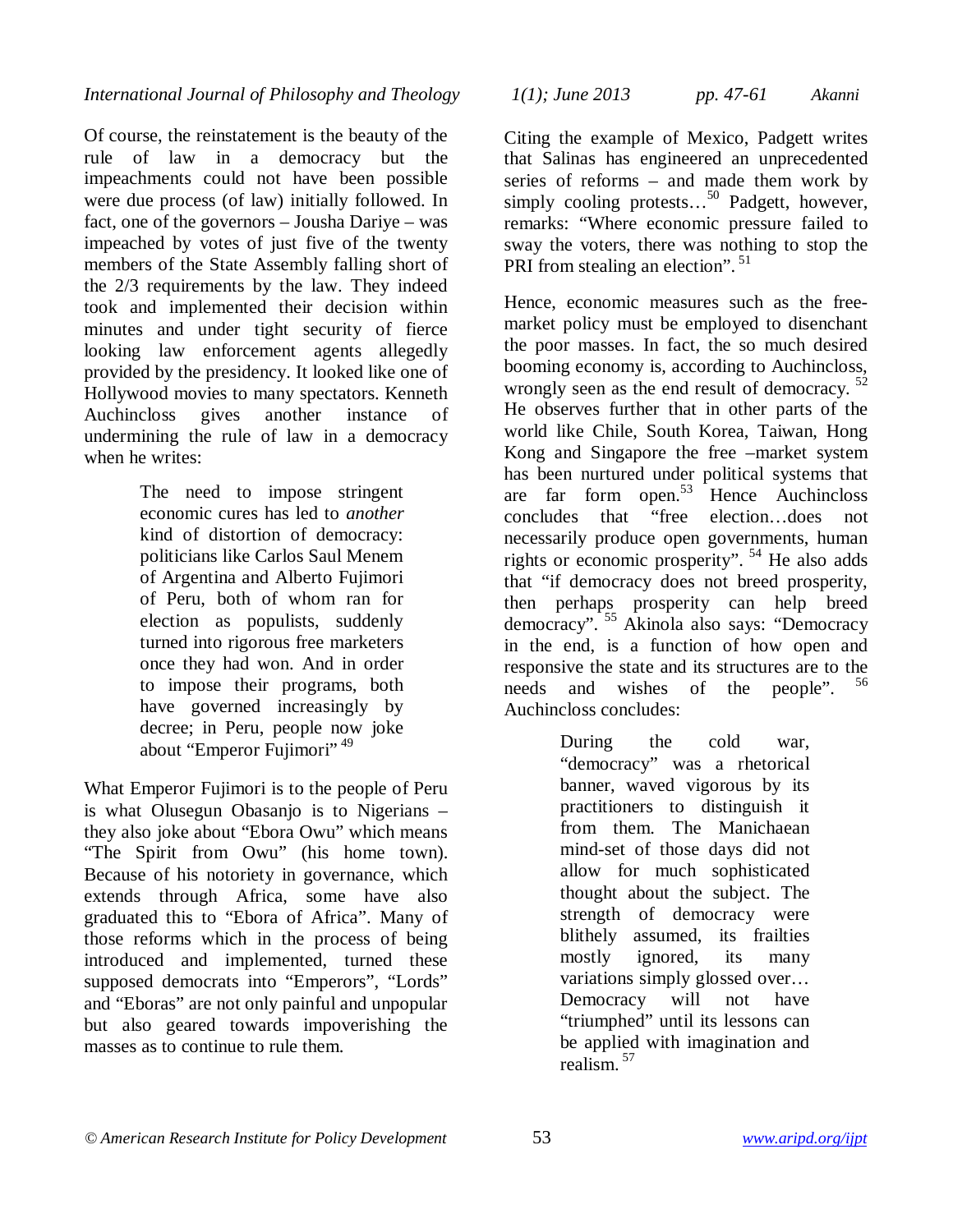It is for this reason therefore that Winston Churchill sees democracy as "the worst system ever invented, except for all the rest,"  $58$  How then could the lessons of democracy be applied as a political ideology? That, of course, forms the subject of the next section of the paper.

# *The Complementary Role of Religion to Democracy*

The rule of the minority rather than that of the majority, the rule of whims and caprices rather than that of law and the absence of the opposition rather than the presence of the opposition identified above are few of the bane of democracy as understood and practiced today. Others include violence, political assassination, fraud, corruption etc. All of these and others, however, bother on morality, which according to Fadahunsi "is the evaluation or means of evaluating human conduct right or wrong"<sup>59</sup>. Fadahunsi's definition derived from Taylor's which also believes that morality also helps people do their duties to society and enjoy certain rights from society..  $60$  It is this sense of morality that is absent in people's perception, understanding and practice of democracy as a political ideology today. According to Momoh, morality is one word most people especially rulers are always uncomfortable with. 61 Awolowo also writes that there was no morality attached to funding parties as millionaires and corporations with common interests who believed the government must be run in a certain way to enhance such interests have always being the ones financing presidential elections. Such groups consequently sponsored somebody whom they considered would carry out policies that would be in their best interests. 62

For democracy to be successful, applicable and acceptable to the generality of people as a political ideology, therefore, it has to be embellished with some form of morality.

Although moral codes are found in all human societies, such forms of morality are not adaptable to every society and situation because their existence are at the instance of certain communities or societies. To that extent, they will limit the applicability and acceptability of democracy across nations/cultures of the world. It is for this reason that religion is seen in this paper as the instrument of moralizing democracy. This is because moral concerns are not only fundamental to religion but because most forms of religion are practiced across cultures/boundaries. As Akanmidu puts it: "Religion has noting to show to the society in practical terms when it has no power to produce moral characters in the society".  $63$  He argues further that it is possible to say that persons can be moral in some respects without being adherents of some kind of religion. The accounts of human experience have, however, shown that the moral concern of human beings came, in part, from religious conceptions. <sup>64</sup>

To this extent, he, argues further, the forms of morality that take root from normative systems have special intimacy with the people's culture and tradition and that morality that takes source from religion is not rooted in culture and tradition.<sup>65</sup> He then concludes:

> The point could be put clearly by saying that morality that takes sources from religion retains some manifestations of *ultimacy* from which human morality takes instruction for improvement.<sup>66</sup>

Thus, the forms of morality that the practitioners of democracy need to make democracy as the ideal political ideology practicable acceptable, and applicable to all societies are contained in religion.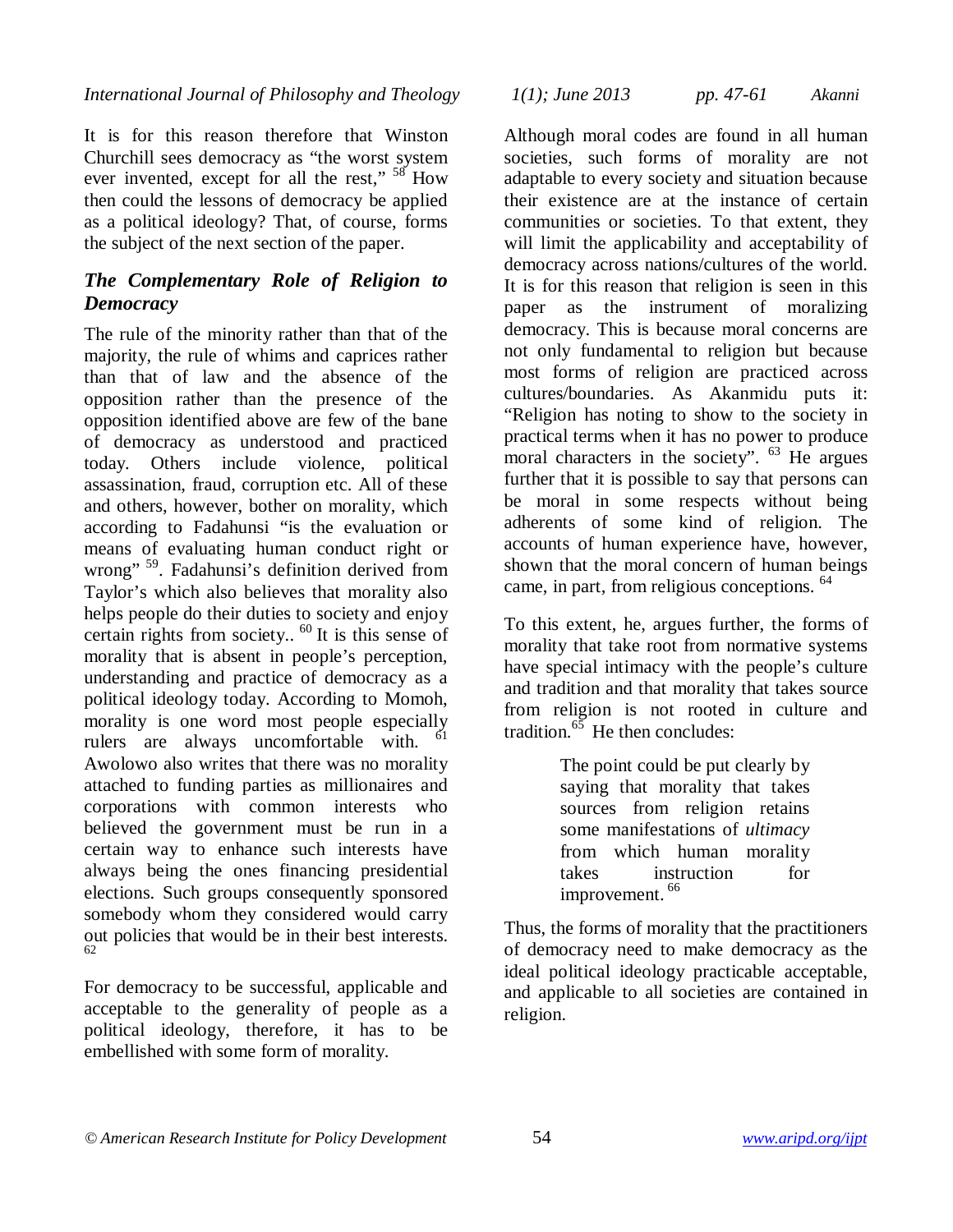For example, the problem of political assassination/violence is addressed by Islam in Qur'an 2:178 -179, 5; 35, that of corruption in Qur'an 2:188, 83: 1 and 4 and 102 as well as that of justice in Qur'an 4:58, 65, 105, 135; 7:29; 16: 90; 57:25. Christianity addresses these political problems in Exodus 20:13 and Romans 1: 28-32 respectively. In African Traditional Religion, concepts vary from one deity to another and from culture to culture. Citing the example of the Yoruba, however, Bolaji Idowu also writes that, morality is certainly the fruit of religion, they do not attempt to separate the two and it is impossible for them to do so without disastrous consequences. <sup>67</sup>

Elechi Amadi also agrees when he also writes that in Yoruba belief, Esu, the god of discipline, punishes all those who refuse to carry out propriatory sacrifices for their misbehaviours. What is more sobering, punishment may continue in the afterlife. <sup>68</sup> Even Judaism also has its own moral content. Robertson Smith writes that the Law of Moses, in early Hebraic religion is a combination of rules of ritual, prescribed *beliefs, and moral requirements.* In this tradition… *a moral force,* the powers that men revered were on the side of social order and moral law, and the fear of the gods was a motive to enforce the laws of society, which were also the laws of morality.  $^{69}$  Thus, religion and any form of it, has the kind of morality that is required to make democracy work better than it is now. Hence, Akanmidu concludes: "Religion that plays no role in human society is worthless". <sup>70</sup> How then should or can Religion play this role of moralizing democracy? That attracts our attention in the next section of the paper.

# *The Modus Operandi*

Democracy as a political ideology is known for having three arms of government – the executive, the legislative and the judiciary. Each of these arms of government is independent of the other<sup>71</sup>.

This paper sees the role of religion at moralizing democracy in the addition of the fourth arm of government. The arm is to be known as "The Clerics" or "The Clergy" or "The Canon" or *"Majlis al-Ulama"* (in Arabic) or any other name deemed fit. Rather than consist of elected representatives of the people as with the executive and the legislature, "The Clergy" or "The Canon" will consists of religious leaders i.e. Pastors, Reverends, Imams and Leaders of other religions dictated by the religion(s) practiced in a given nation. Although, details of how members of this arm of government are to be chosen are left to the peculiarities of religious practice of each nation, its structure is to be of a dual nature, a little after the judiciary and a little after the legislature. It will take after the judiciary in that its members will be appointed from the various religious interest groups. The appointment will be made by the leadership of the religious groups based on whatever criteria they might have set for that purpose. The appointment process is preferred so as to accommodate the teachings of all religions, some of which are averse to *seeking* elective posts. <sup>72</sup>

"The Canon" on the other will take after the legislature in that it shall conduct its affairs in a similar way to that of the legislature. Members shall meet on a weekly basis to review political activities of a given nation and give the religious verdicts or positions on them. It is possible that the views of all the religions practiced in a particular country are not the same on an issue yet, it does not matter if the various views are expressed.

The legislature as well as the executive is only expected to be guided by a divine authority in that wise. They are not obliged to obey it. Thus the clergy plays an advisory role. For instance, if a nation is to take a loan, which attracts interests, the position of the proposed "Clergy" or "Canon" which comprises of adherents of Islam,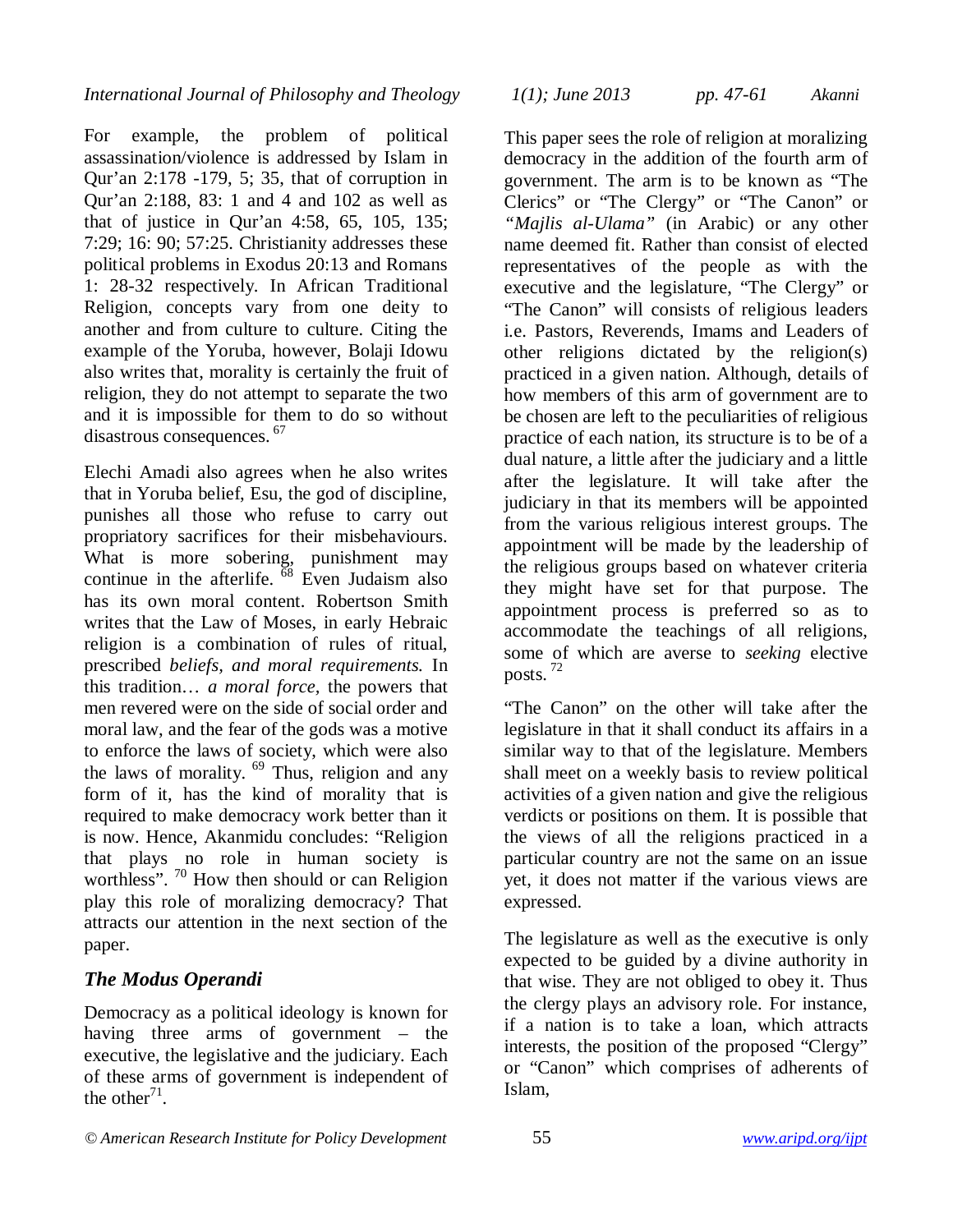Christianity and other religions is expected to be varied. Reason is because why Islam abhors and indeed prohibits interest, however minimal (Qur'an 2:275 ff, 3: 130), Christianity does not, or at least, tolerates it. The views of other religions involved may also vary. The beauty of this fourth arm of government, therefore, is that the leaders of a nation are afforded the opportunity of knowing God's/gods position(s) on the issue and why. For example, Islam prohibits interest on loan in order to stop the special favour of the capital at the expense of the toiling class, and to establish equality among the members of the nation. According to Abu Sheriff, instead of running a useful job, the usurer turns into a parasite that lives on the labour of others.<sup>73</sup> If the attention of the leaders of a nation is drawn to these facts and yet they still believe they should take loan, so be it. That is the beauty of democracy  $-$  i.e. the minority has its say and the majority has its way. But the purpose of the proposed arm of government would have been achieved – providing divine guidance on matters affecting the state.

In a similar manner, if a nation is being considered for debt relief as was the case with Nigeria and her Paris Club creditor in 2005, an idea that would be welcome by any reasonable government, representatives of Islam at "the Canon'' / "Clergy'' who lost out in the previous example will have it this time because there is a direct Qur'anic injunction (Qur'an 2:180 – 183) on debt relief/forgiveness<sup>74</sup>. In the same token, if a nation is to take polygamy for any reason, the seemingly contradictory positions Islam and Christianity are not expected to cause any roar $^{75}$ . Each religion will state its position and the reason behind it. The choice is that of the executive and the legislature. Thus, one is not anticipating any problem or violence among members of the arm of government as a result of the divergence of religious views on issues to be considered. Besides, a position is not to be taken on any issue.

"The clergy'' is just to make known the (various) religious views on issues affecting the issue. The state is only to be provided with divine guidance. No more, no less.

The most important advantage of the proposed fourth arm of government, however, is with regards to the conduct of the public office holders. Many, if not all, of these people profess one religion or the other. One is therefore unhappy when an Alhaji or a Reverend who holds a public office is found guilty of offences bothering on assassination, corruption, money laundering etc by a competent court of law. The cases of "Alhaji'' Saminu Turaki and "Rev'' Jolly Nyame, former governors of Jigawa and Taraba states of Nigeria respectively who are standing trials for allegedly illegally enriching themselves with public funds to the tune of several billions of naira are apposite here<sup>76</sup>. These are two of several others who profess one religion or other to the extent of using religious titles as prefixes to their names. Contrarily, however, their conducts do not reflect the teachings of these religions.

This, according to Akanmidu, is because people are less successful in allowing religion influence on their character<sup>77,</sup> He advances three reasons for this. (i) the unrepentant rigidity and inflexibility of high class religious morality which allegedly cannot fit into a changing society, (ii) the difficulty in controlling the numerous variables that point directly to the concrete secular processes of alleviating human sufferings occasioned by work out a fast formula and (iii) the growing complexity of world order and the increased contacts between people of different backgrounds which encourage attitudes that are built autonomous of religious morality.<sup>78</sup>

As much as these reasons are plausible, they are not sufficient to justify the betrayal of religious morality. As Titus properly puts it : "Religion at its best must be felt and thought.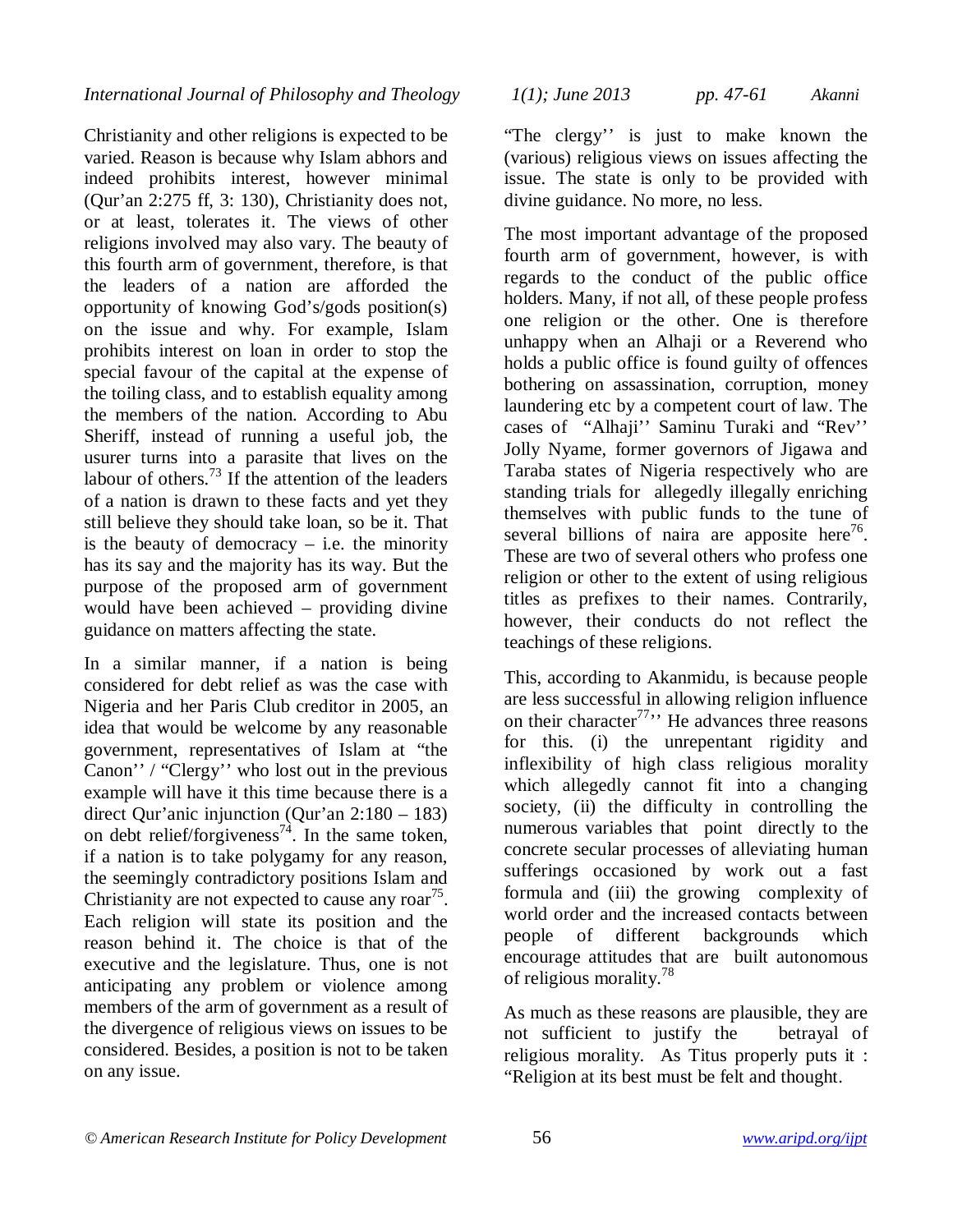It must be lived: it must translate itself into action.'' <sup>79</sup> Latourette also says: "the quality of a religion is to be judged by its power to produce worthy character and a just order<sup>"80</sup>. Akanmidu adds: "the influence of character by religion is an index or measuring gauge of the quality of the religion in the societies."<sup>81</sup>

Thus, it is this fact that religion, beyond holding religious titles is seen as capable of influencing human character that the role of the proposed fourth arm of government – The clergy – is seen. Comprised of men of God / gods, it is to constantly remind the people in government of the "dos" and "don'ts" of God/ the gods and their consequences. Attention of these public office holders is from time to time drawn to what the scripture-oral (as with the traditional religion) or written (as with the revealed religion)-says on issues relating to and bothering on holding positions of authority. For example, the idea that the leader is a vicegerent of God is preached by both Islam (Qur'an 2:30) and Christianity. In Yoruba Traditional Religion, this is represented in seeing the leader as the "Alase Ikeji Orisa", the lawgiver, next to the god". According to Idowu, Ibikeji Orisa carries the connotation that he derives this authority from the divinities and ultimately from the deity and that he is a visible concrete symbol of the theocratic government of the world.<sup>82</sup> When these are re-echoed into the ears of the public office holders, there is the tendency to lean towards righteousness. Similarly, when scriptural verses, Ifa corpus and other divine sources are read and explained to the hearings of these public office holders, their character will undoubtedly be influenced for better. The Bible, for example says:

For from within, out of the heart of men proceed evil thoughts, adulteries, fornication, murders, thefts, covetousness, wickedness, deceit, *lasciviousness*, and evil eye, blasphemy, pride, foolishness: all evil things come from within and defile the man. (Mark 7:21- 23)

## Again the Bible says:

And even as they did not like to retain God in their knowledge, God gave them over to a reprobate mind, to do these things which are not convenient: Being filled with all unrighteousness, fornication, wickedness, covetousness, maliciousness; full of envy, murder, debate, deceit, malignity, whisperers, Backbiters, haters of God, despiteful, proud, boasters, inventors of evil things, disobedient to parents, without understanding, covenant breakers, without natural affection, implacable, unmerciful: Who knowing the judgment of God, that they who commit such things are worthy of death, not only do the same, but have pleasure in them that do them" (Romans 1:28- 32).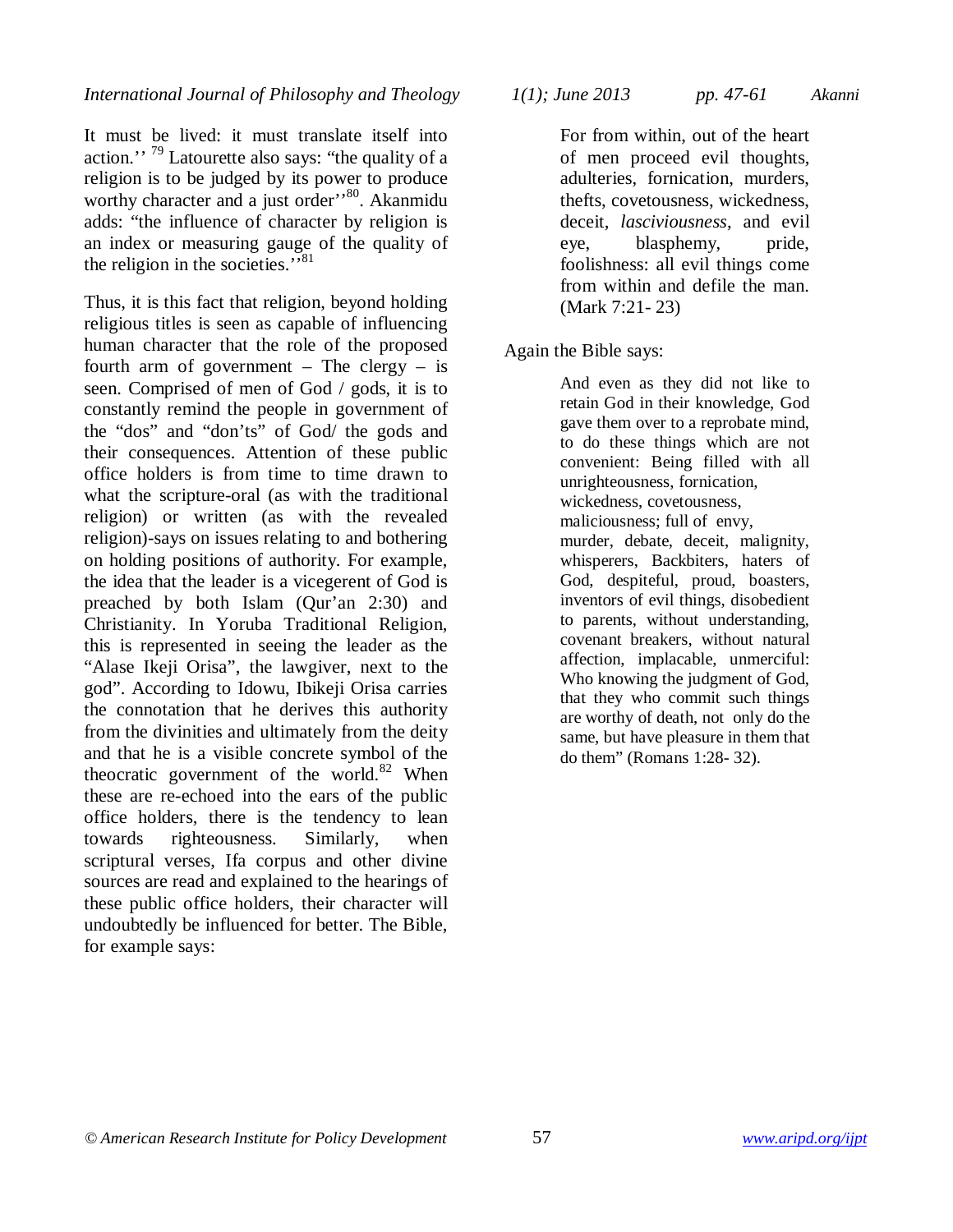And in the Glorious Qur'an, it is said:

O Ye who believe! Eat not your property among yourselves In vanities, but let there be among you traffic and trade by good will nor kill (or destroy) yourselves. For verily God hath been to you Most Merciful. If any do that in rancour and injustice – soon, shall We cast them into fire and easy it is for God. And do not consume your wealth among yourselves wrongly neither proffer it to the judges (as a bribe) so that you may (sinfully) consume a position of (other) people's wealth and that knowingly (2:188). The mutual rivalry for piling up wealth diverts you (from more serious things) until you visit the grave. But nay, you soon shall know (the reality). Again, you soon shall know! Nay were you to know with certainty of mind, (you would beware). You shall certainly see Hell fire! And you shall see it with certainty of sight! Then you shall be questioned that day about pleasure (102). Woe to those that deal in fraud… Do they not think that they will be called to account!  $(82: 1 & 4)$ .

We can go on and on quoting scriptural verses that are capable of influencing generally the characters of individuals and specially those of people in government. Thus, when such verses are continuously and continually sung into the ears of those at the corridors of power, right at their business tables, there is no doubt that their nefarious acts of rigging elections, political tyranny, gagging or cowing the opposition into submission, political assassination, embezzlement, fraud, corruption etc. which normally accompany (democratic) governance will abate. It will prove rewarding if public officers (i.e. elected politicians) swear to the oath of office at this arm of government i.e.

*© American Research Institute for Policy Development* 58 *www.aripd.org/ijpt*

The Clergy. This could be done solely or in addition to that conducted by the judiciary. One, therefore could not but agree with Bergson when he says "it would be vain to raise the objection that religious prohibitions have not always dealt with things that strike us today as immoral or anti-social"<sup>83</sup>.

One other issue that must be addressed is the funding of the proposed fourth arm of Government and the remuneration of its officers. While its staff are to be treated as civil servants like their counterparts in other arms, its members (i.e. the pastors, the Imams, the priests etc.) are *not* to receive salaries directly from government. Rather, they shall receive their salaries and other sundry allowances from their various religious bodies, which they represent in the house. This is not to say that those people shall be paid from the purses of these religious bodies. What it really means is that government shall provide fund for these religious groups, which shall then conduct their affairs, including salaries of members of "the clergy", from the fund and of course those they are able to generate internally.

This arrangement which makes "the clergy" as the fourth arm of government less financially attractive is meant to prevent a situation whereby its members will be distracted from the focus for which its has been institution. That way, it will be able to play its role not as another legislative arm of government but as a check and balance mechanism for democratic governance. Also of importance is the process of appointing the leadership of the arm of government. In as much as members of the clergy are to be appointed rather than being elected, it also stands reason that its members appoint its leadership from among itself. The various religious groups in the house could also work out an arrangement for joint leadership.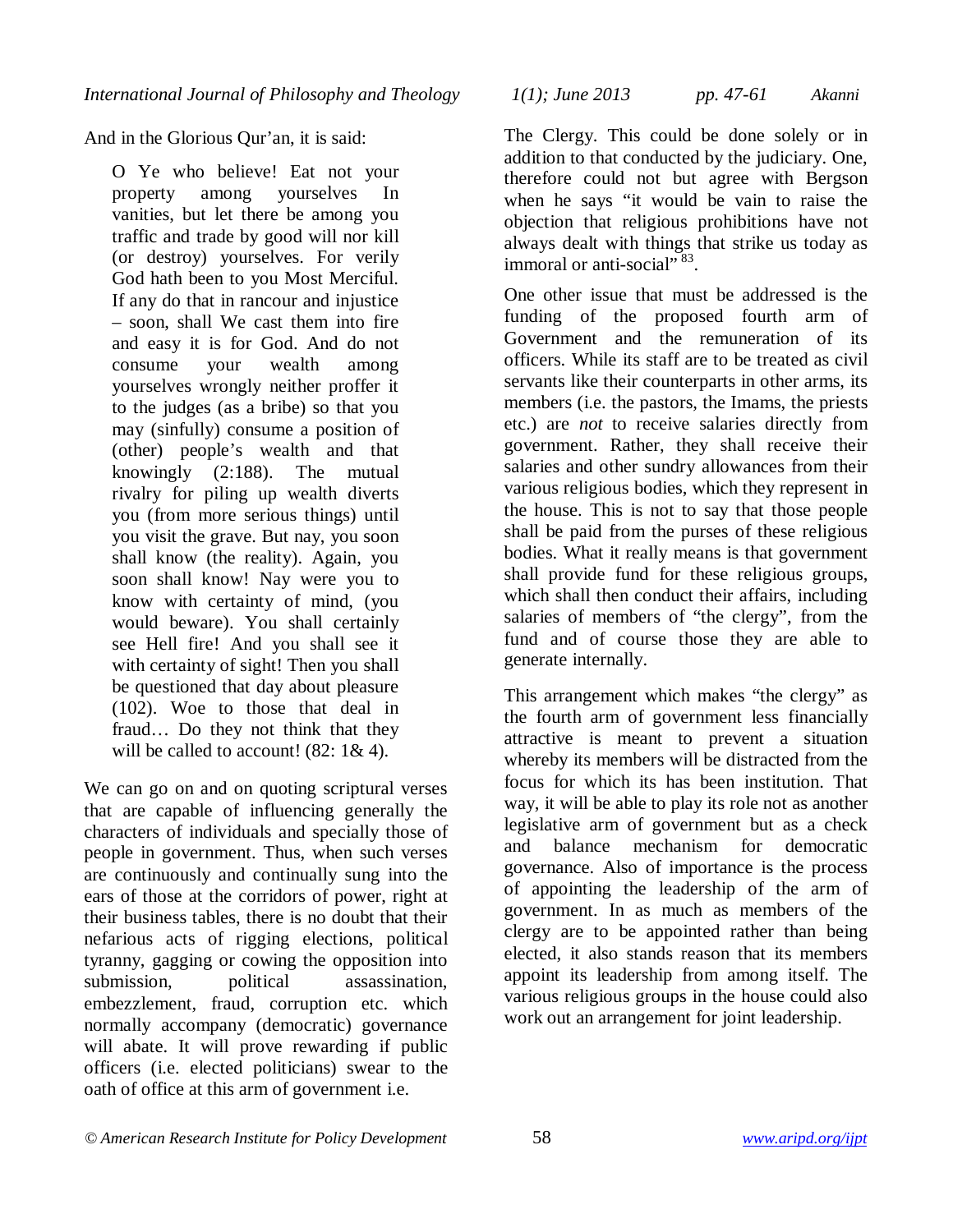# *Conclusion*

Democracy, as it were is a product of human reasoning. As Akao puts it, it is a child of circumstance, having evolved from political and revolutionary actions in the West against autocratic European governments. <sup>84</sup> As such, it is subject and indeed liable to reviews, modifications and amendments from time to time if its application to and adoption in all countries of the world as envisaged by its vanguards are to be meaningful and productive. For one thing, to suit local and historical conditions. For the other, to rid it of its weaknesses. The need for this has, however, also been felt by its promoters themselves.

For example, instances of its failings across the world given in this work are those observed by its advocates themselves. For this reason, some countries have established some agencies to address some of these weaknesses of address some of these democracy. Most of these agencies are, however, persecutory in nature, employing law as their instrument. In Nigeria, for example, there are the Code of Conduct Bureau, the Economic and Financial Crimes Commission (EFCC) and the Independent Corrupt Practices and Other Related Offices Commission (ICPC). These agencies act as watchdogs on government functionaries and prosecute those found guilty of offences covered by the laws establishing<br>them.  $85$  Even in Australia. a State Even in Australia, a State Administrative Tribunal (STA) was also up. It is intended to improve administrative fairness and to simplify review of administrative decisions of the state and of local authorities in the state. Its creation is a practical example of how states in a federation can experiment with institutional development and reform with the aim to better serve the interest and protect the rights of their citizens. <sup>86</sup>

De Villiers who is a member of the tribunal writes that the tribunal has become the most recent laboratory in Australia aimed at exploring ways to simplify review of administrative decisions, introduce informal process of hearings, encourage aggrieved persons to represent themselves and expand the accessibility of the "judiciary $^{87}$ . In terms of its review function, it may affirm a decision, vary a decision or set aside a decision and substitute its own. The tribunal may also refer a decision back to the decision makers and invite them to reconsider. <sup>88</sup> The tribunal is said to be bound by "the ruling of natural justice and seeks resolution of complaints according to equity, good conscience and the substantial merits of a<br>case".<sup>89</sup> These undoubtedly are the concerns These undoubtedly are the concerns of religion.

The establishment of the State Administrative Tribunal in Australia shows that experimentation with the structures of democratic governance is going, even in one of the older federal democracies of the world and that underscores our position in this paper. But rather than continuing to rely on human's intellect through the establishment of tribunals and agencies, this paper advocates the prospects of religious values as methodology of social change which Qureshi believes is necessary consequent upon the failure of the efforts of western jurists and sociologists through the prescription, mobilization and disposition of law in society  $90$ . By that, we have carried out a task considered impossible by Amadi<sup>91</sup>.

Rather than outgrowing religion as the way out according to Amadi<sup>92</sup>, this paper has suggested a system that promises to give humanity a better system of government than it has in democracy at present. Though, the suggested system may not be perfect, the search for one is continuous. Besides, it is socially and politically speaking, much better to live with an imperfect system than without a system, which leads to chaos.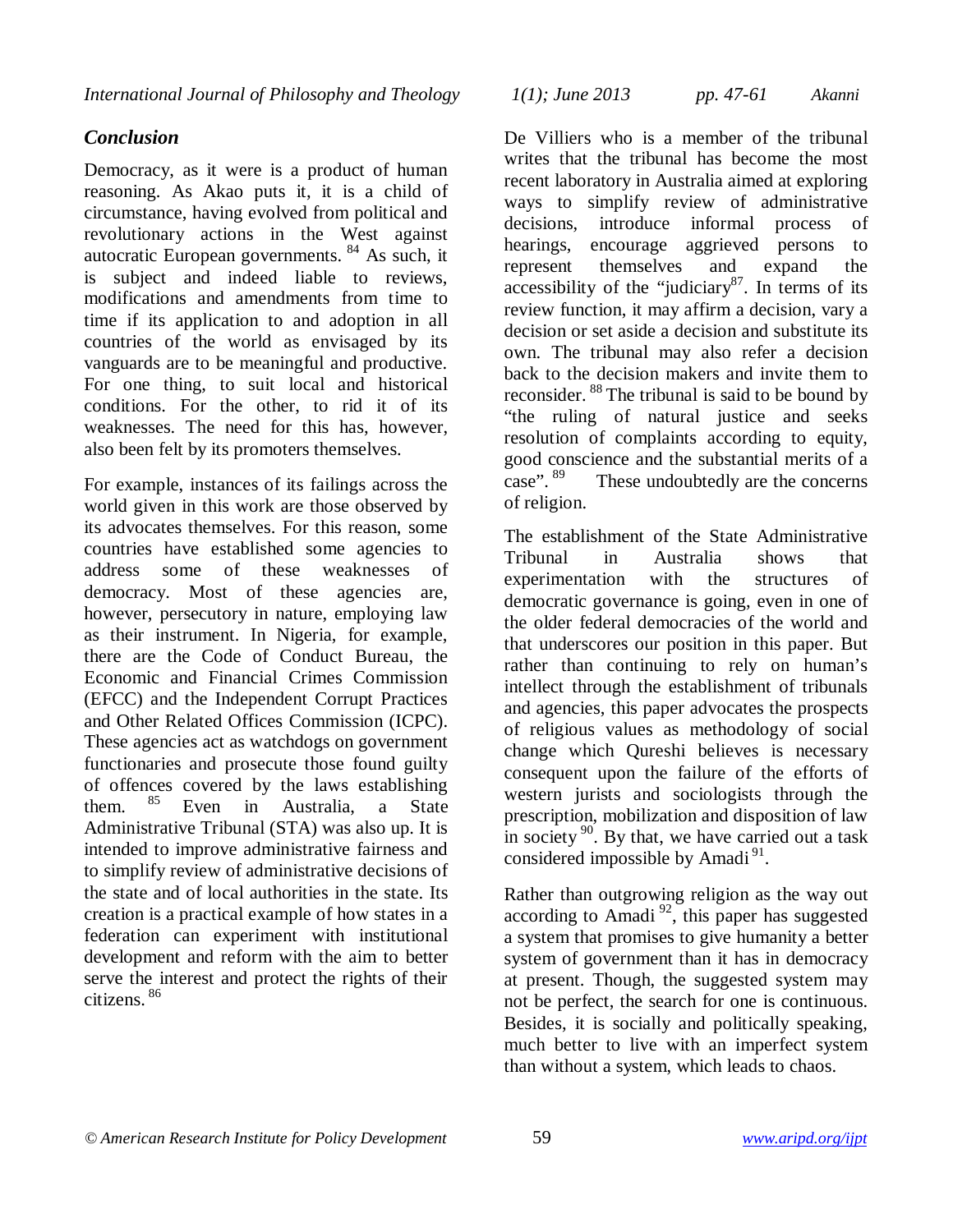Also, it is a way of eliminating the gap between the secular minded people of the world and the religiously inclined ones. It will definitely remove the strains between the West and the East.

Conclusively, to raise these points is not to question the essential virtue of democracy. It is a system that has proved its worth in reflecting the dignity and equality of all human beings, in obliging government to acts on all citizens' behalf, in establishing a peaceful method of removing bad rulers and altering course <sup>93</sup>.

#### *References*

- 1. Ladipo Adamolekun and Jide Osuntokun, Government and Politics for West African Students, Ibadan: Heinemann Educational Books (Nigeria) Ltd, 1977 p. 65
- 2. ibid, p. 65
- 3. F.K Buah, West Africa and Europe, London; Macmillan Education Limited 1978, p. 48-53. See also Adamolekun and Osuntokun, Government and Politics for … p.77.
- 4. J.O. Akao, "Christianity and the Quest for Democracy in Nigeria", Orita: Ibadan Journal of Religious Studies, vol. xxx1/1-2 University of Ibadan, June and December, 1999 p. 45
- 5-8 . Encyclopedia Britannica, vol 7, 1975, p. 215.
- 9 Funk and Wagnall, New Encyclopedia, Vol. 8. p. 12 please note that this definition. Few people of the world have ever and would ever understand democracy in this sense.
- 10 K.A. Balogun, "Elements of Democracy in Islam", OYE: Ogun Journal Of Arts Vol. Vii, April, 1966, p. 89
- 11. Arendt Lyphart, Democracy in Plural Societies, A Comparative Exploration, New Haven; Yale University Press 1977, P. 4.
- 12. Akao, "Christianity and the Quest for Democracy" p. 45
- 13. O. Abogunrin, "Religion and Democracy in Nigeria" Orita: Ibadan of Religious Studies, Vol . XXX1/1-2, June and Dec. 1998 p.8
- 14. Kenneth Auchinclos "The Limits of Democracy" Newsweek Magazine, Jan., 27, 1992, p. 10.
- 15. Ibid, p. 10.
- 16. Ibid, p. 14.

But as Akanmidu rightly puts it, "religion retains some manifestations of ultimacy from which human morality takes instruction for improvement" <sup>94</sup>. The Bible says: "Search the scriptures; for in them ye think ye have eternal life: and they are they which testify of me" – (John 5:39). And in Qur'an 39:41, it is also said:

Verily We have revealed the Book to thee in truth, for (instructing) mankind". He, then that receives guidance benefits his own soul: But he that strays injures his own soul (see also Qur'an 80:11-12).

- 17. Ibid, p. 10.
- 18. We could not ascertain when Gratis rule in Mexico ended but our source informed us that he assumed power in 1988 and by 1992 he was still in office.
- 19. Tim Padgelt, "Mexico: An Unfair System Can work", Newsweek Magzine, Jan. 27, 1992.
- 20. Ibid, p. 12.
- 21. Ibid, p. 12.
- 22. Yunus Dauda, Political Elites and Islamic Movement, Lagos: Iman Services Ltd (Publishers), 1997, p. 39.
- 23. Auchincloss, "The Limits of Democracy", p. 14.
- 24. Abogunrin "Religion and Democracy in Nigeria", p.5
- 25. Theodore Stanger, "Israel: A Democracy That Doesn't Work", Newsweek Magazine, Jan. 27, 1992, p. 13.
- 26. Ibid, p. 13.
- 27. Ibid, p. 13.
- 28. Abogunrin, "Religion and Democracy in Nigeria" p.4
- 29. bid, p. 4.
- 30. Auchincloss, "The Limits of Democracy", p. 14
- 31. Ibid, p. 14.
- 32. Lisa J. Adams, "Mexican Election Separated Rich and Poor States", Federations, Vol. 5 No. 3, October/November 2006, p. 21
- 33. Ibid, p. 21
- 34. Ibid, p. 21
- 35. Ibid, p. 22
- 36. Ibid, p. 22
- 37. Ibid, p. 22
- 38. Ibid, p. 22

*<sup>©</sup> American Research Institute for Policy Development* 60 *www.aripd.org/ijpt*